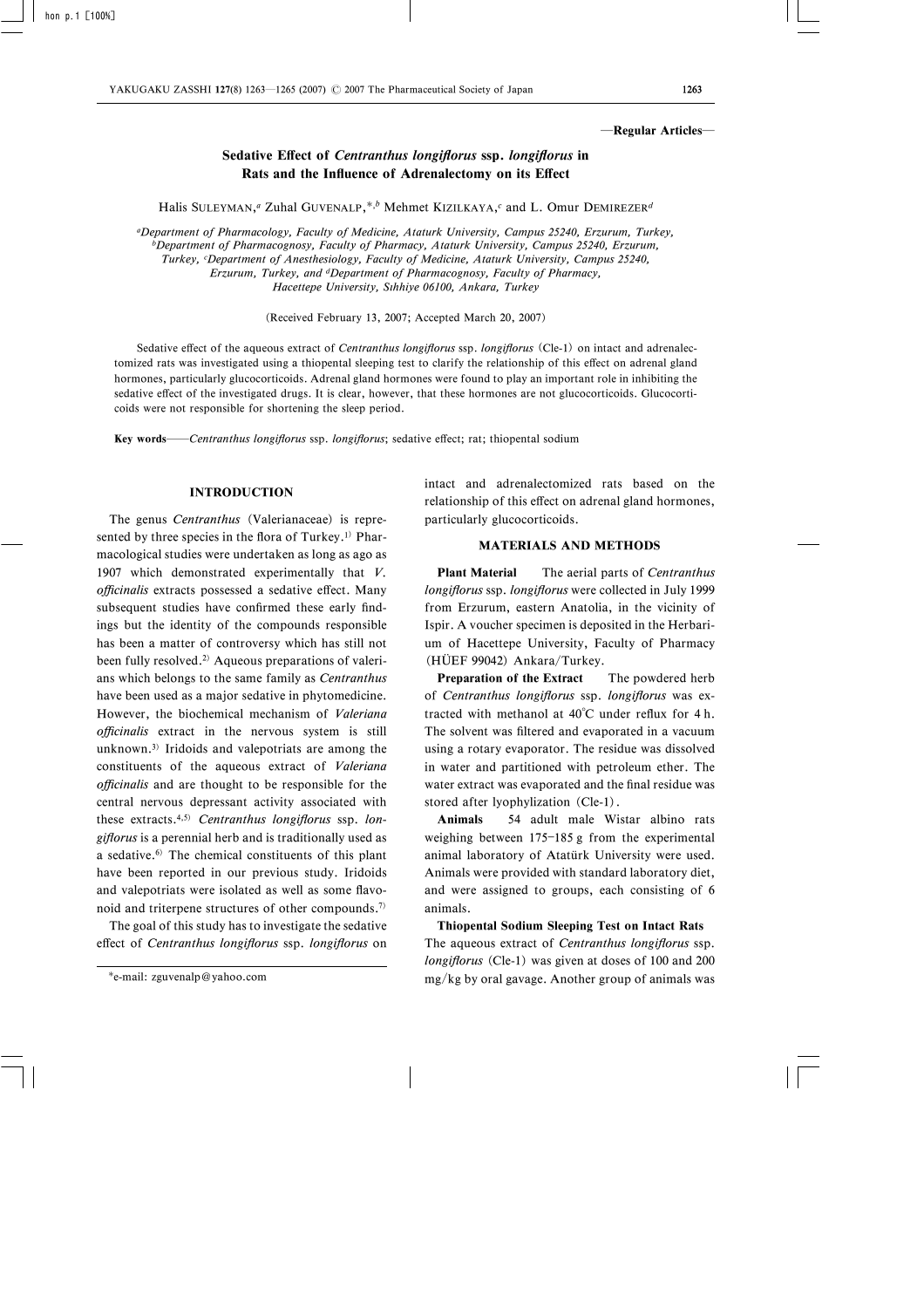treated with diazepam for comparison. Diazepam was given at a dose of 5 mg/kg by gavage. A further group of animals (control group) received the same volume of distilled water. One hour after administration of the test substances and distilled water, the rats received 25 mg/kg body weight thiopental sodium by intraperitoneal injection.

After thiopental sodium administration the beginning of sleeping time was taken to be when the animal assumed a supine position. When the animals turned into a quadruped prone position this was used as the end-point of sleeping time. Sleeping time was measured with a stop-watch in minutes. The effect of Cle-1 on sleeping time was compared to that of the control and diazepam groups.

Thiopental Sodium Sleeping Test on Adrenalectomized Rats In this series of our experiments, the sedative effects of Cle-1 were investigated on adrenalectomized rats. The adrenal glands were removed from rats anesthetized with 25 mg/kg ketamine.8) After operation, the rats were nourished with 1% NaCl and pellet fodder for a period of 7 days. After the eighth day, 100 mg/kg of Cle-1, 5 mg /kg of prednisolone + 100 mg/kg of Cle-1, 5 mg/kg of diazepam, 5 mg/kg of prednisolone + 5 mg/kg of diazepam were administered by oral gavage. The control group was administered distilled water. One hour after administration of the test substances and distilled water, the rats received 25 mg/kg body weight thiopental sodium by intraperitoneal injection. The effect of Cle-1 on sleeping time was compared in that of the control and diazepam groups.

Statistical Analysis The Tukey test one-way analysis of variance in conjunction with a Student's ttest for independent samples was performed for statistical analysis and a probability level of  $p\leq 0.05$ was chosen as the criterion of statistical significance.

Values were reported as mean plus or minus standard error of mean  $(\pm SE)$ .

# RESULT AND DISCUSSION

The central nervous system has two types of neuromediators. Excitatory neuromediators (e.g., dopamine, noradrenaline, serotonin, acetylcholine) act as stimulators, and inhibitory neuromediators (e.g., GABA, adenosine, glycine) cause sedation. It is well known that the drugs which increase the level of GABA, adenosine and other inhibitory neuromediators produced the sedative effects.<sup>4,9,10)</sup> Valeric acid causes inhibition of an enzyme system which degrade GABA. GABA level increases and a sedative effect occurs. Centranthus also contains valerianic acid. In our previous study the sedative effect of Centranthus longiflorus ssp. longiflorus was investigated on mouse.<sup>11)</sup>

In this study, the effect of Cle-1 and diazepam were investigated compared for the increase of thiopenthal sodium sleep period in the intact and adrenalectomized rats.

Many pharmacological test method are available to determine the sedative effect of substances. Lengthening of the thiopenthal sodium sleep test is frequently used to evaluate effect. As is shown in Table 1, the thiopenthal sodium sleep period was found to be  $84\pm$ 37 min for Cle-1 (100 mg/kg) and  $88.4 \pm 40$  min for Cle-1  $(200 \text{ mg/kg})$  when administered to intact rats, respectively. Sleep period for diazepam is  $155 \pm 58$ min and for control  $16.2 \pm 14.7$  min. One hundred mg  $/kg$  of both Cle-1 and diazepam significantly prolonged thiopenthal sodium induced sleeping times in intact rats. One hundred mg/kg of Cle-1 thus increased the sleep period of thiopenthal sodium 5.2 times more than control, but the effect of a double dose of Cle-1 (200 mg/kg) was found statistically meaningless. On the other hand, diazepam showed significant activity and increased the sleep period 9.5 times more than control. In our previous study on Cle-1, the active dose was found to be  $100 \text{ mg/kg}$ , but in the same study diazepam  $(5 \text{ mg/kg})$  showed lower activity than  $100$  and  $200$  mg/kg of Cle-1. Consequently, it can be said that Cle-1 showed sedative activity similar to diazepam and the latent period increased the sleep period.11) The case in adrenalectomized rats is different (Table 2). The thiopenthal sodium sleep period was  $422 \pm 76$  min and  $212 \pm 87$ min for 100 mg/kg of Cle-1 and 5 mg/kg of diazepam administered rats, respectively. An interesting result was found from the control group. The thiopenthal

Table 1. The Effect of Cle-1 and Diazepam on Thiopenthal Sleep Period in Intact Rats

| Drugs    | Animals | Dose<br>mg/kg | Latent<br>period<br>(min) | Sleeping<br>time<br>(min) | p      |
|----------|---------|---------------|---------------------------|---------------------------|--------|
| Cle-1    | 6       | 100           | 2.8                       | $84.3 \pm 37$             | < 0.05 |
| $Cle-1$  | 6       | 200           | 2.4                       | $88.4 \pm 40$             | < 0.05 |
| Diazepam | 6       | 5             | 3.1                       | $155 \pm 58$              | < 0.05 |
| Control  | 6       |               | 3.0                       | $16.2 + 14.7$             |        |